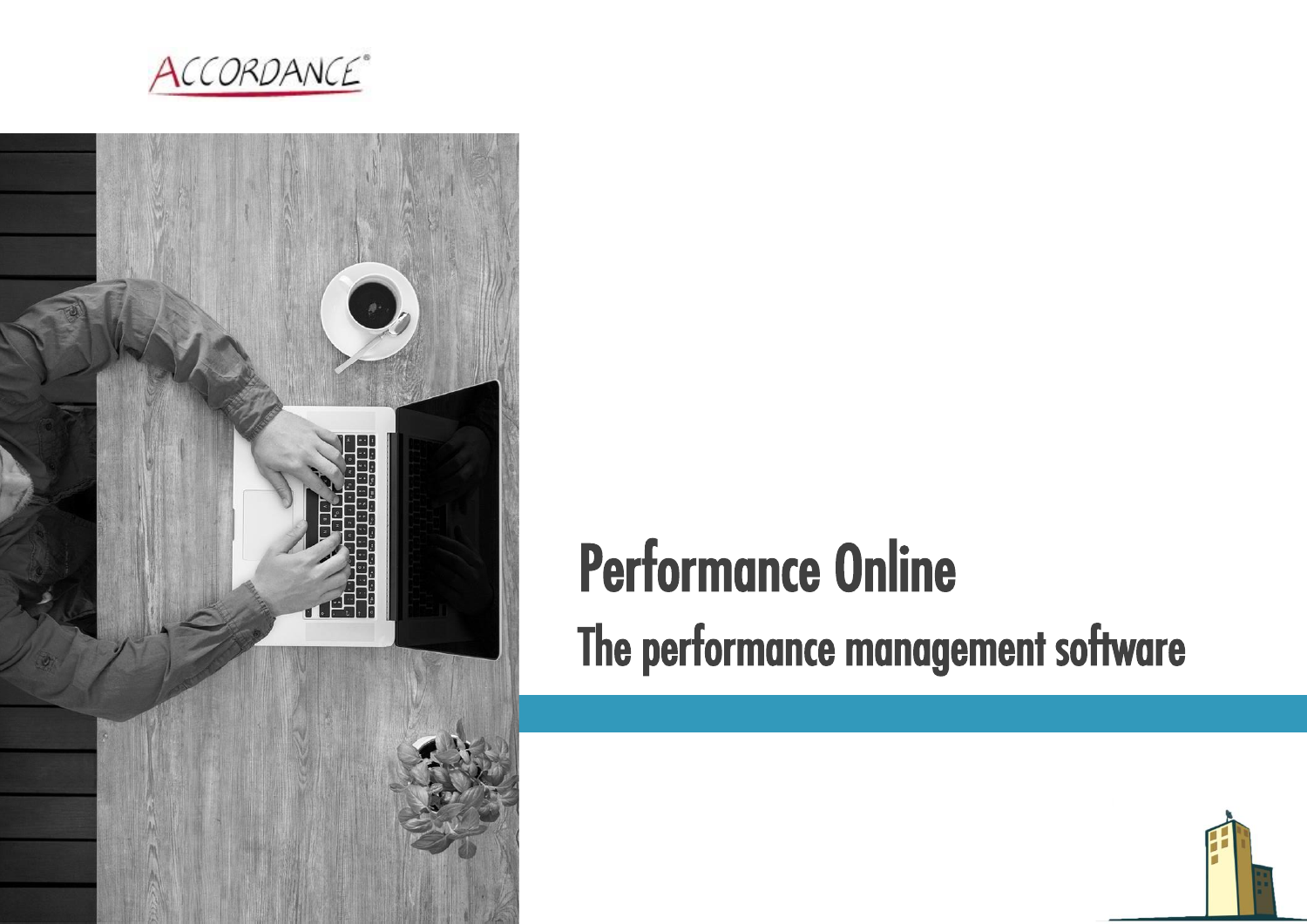## **SUMMARY**

- ACCORDANCE SOLUTIONS
- **EXPERFORMANCE ONLINE**
- **E** STRONG POINTS
- **7 COMPLEMENTARY MODULES**
- **MODULES DESCRIPTION**
- **EXECUTENTS IMPROVEMENT CASES**



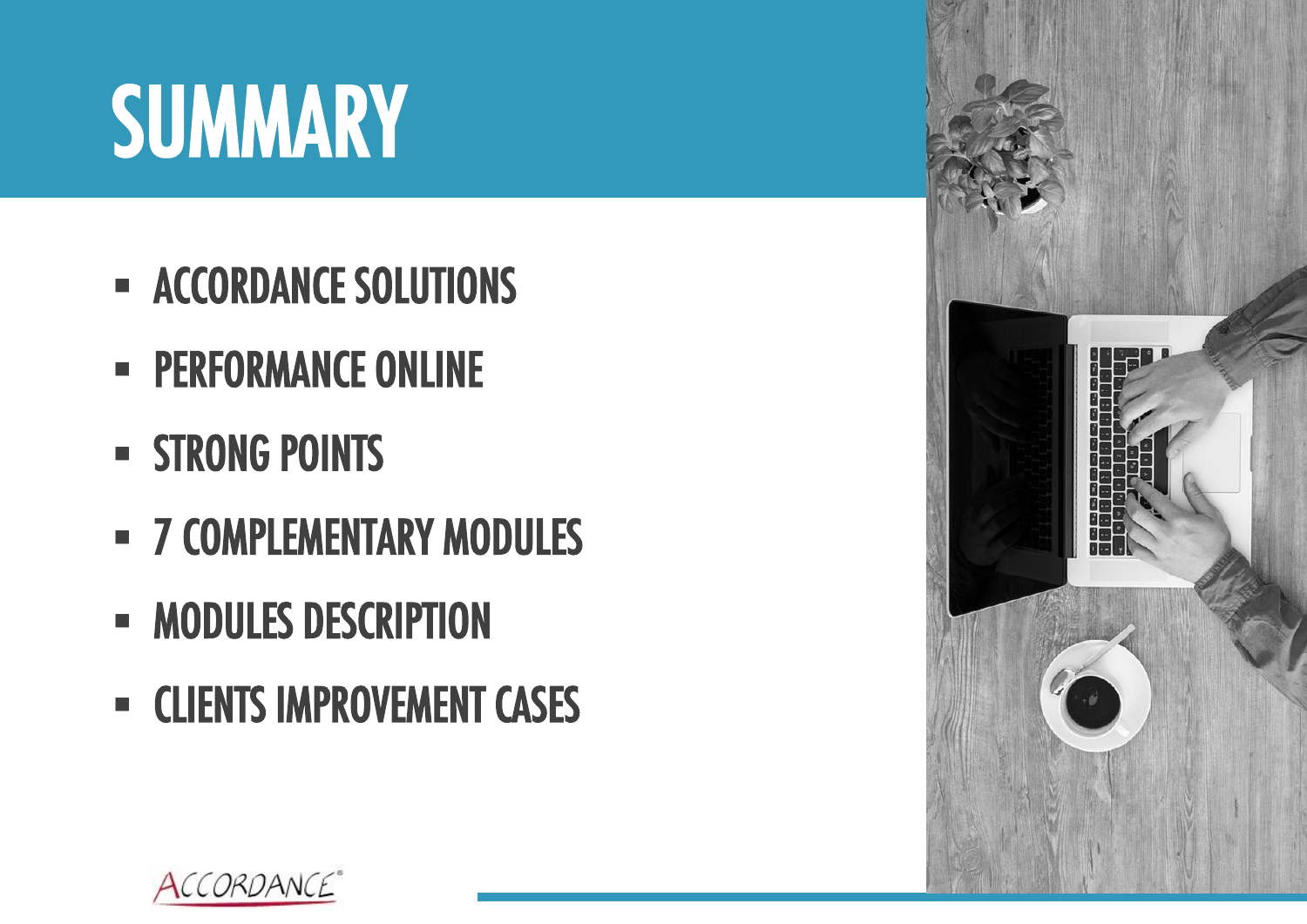## ACCORDANCE SOLUTIONS

#### ACCORDANCE Consulting is a multidisciplinary agency created in 2000

Our consulting expertise is based on our top management experience in several fields such as strategy, finance, quality, marketing, operational management, project management, IT processing, human resources and consulting.

Considering the lack of efficient support of Quality and Performance management, ACCORDANCE decides to think and design an appropriate tool under the name of **Performance Online**.

The software quickly found its place with many customers, in various sectors (aeronautics, insurances, asset management…), as a pivotal everyday management tool.



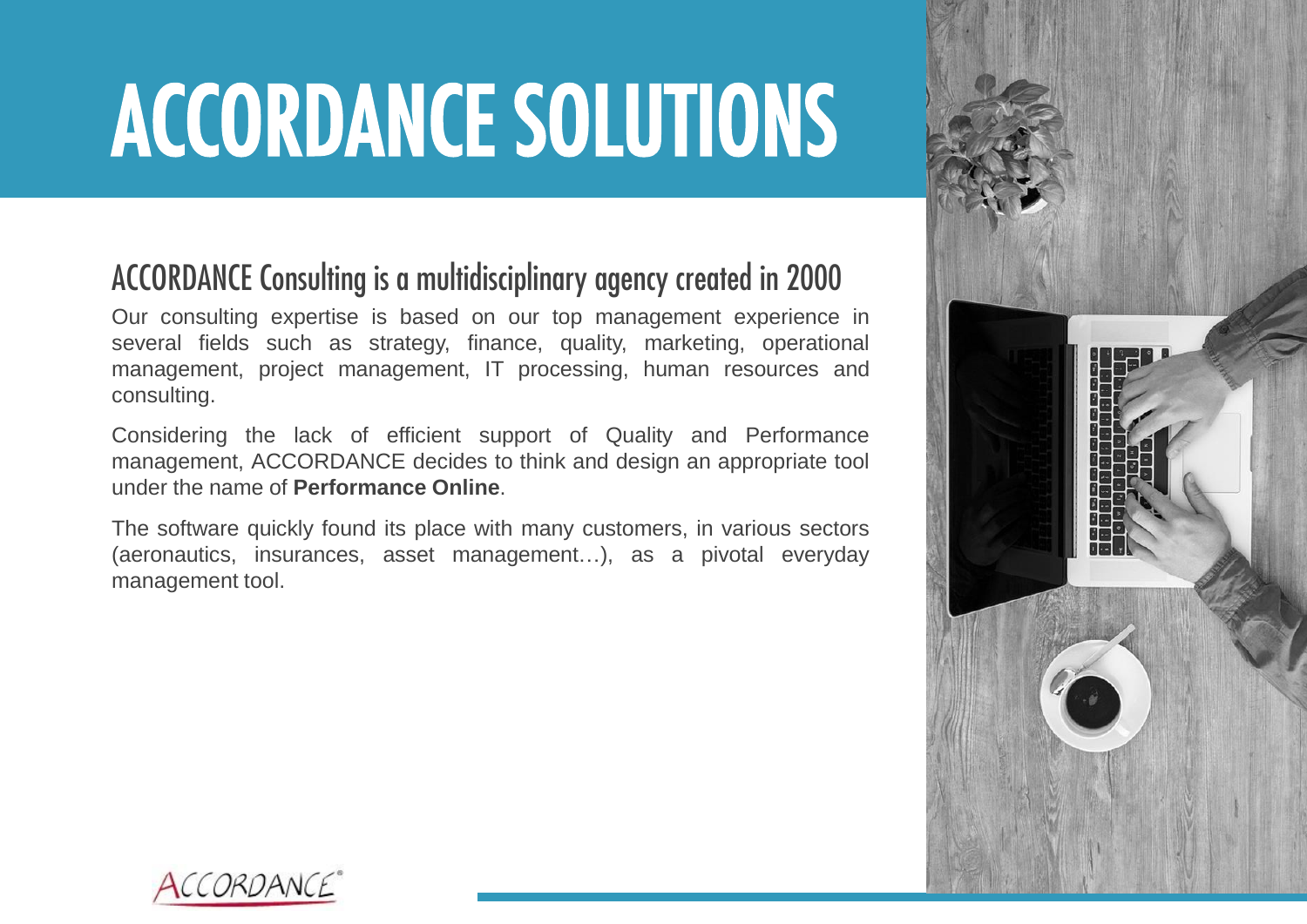## PERFORMANCE ONLINE

#### An overall solution for performance management…

Performance Online is a secured multilingual extranet application which gathers 7 modules\* complementary for management system (risk management, quality, environment…) and a continual improvement of performance

#### …multi-entity and multisite…

The application can be set for use by all organization units (group, subsidiary, departments, sites…)

#### …customizable

• Specific customer settings of each module of the application enable to fulfill all needs and expectations.

• The users' rights are settable per module and menu.

\*7 users modules for quality management, surveys, scorecards, datasheets, risk management, purchasing, invoicing, and 1 administration module for users rights control.



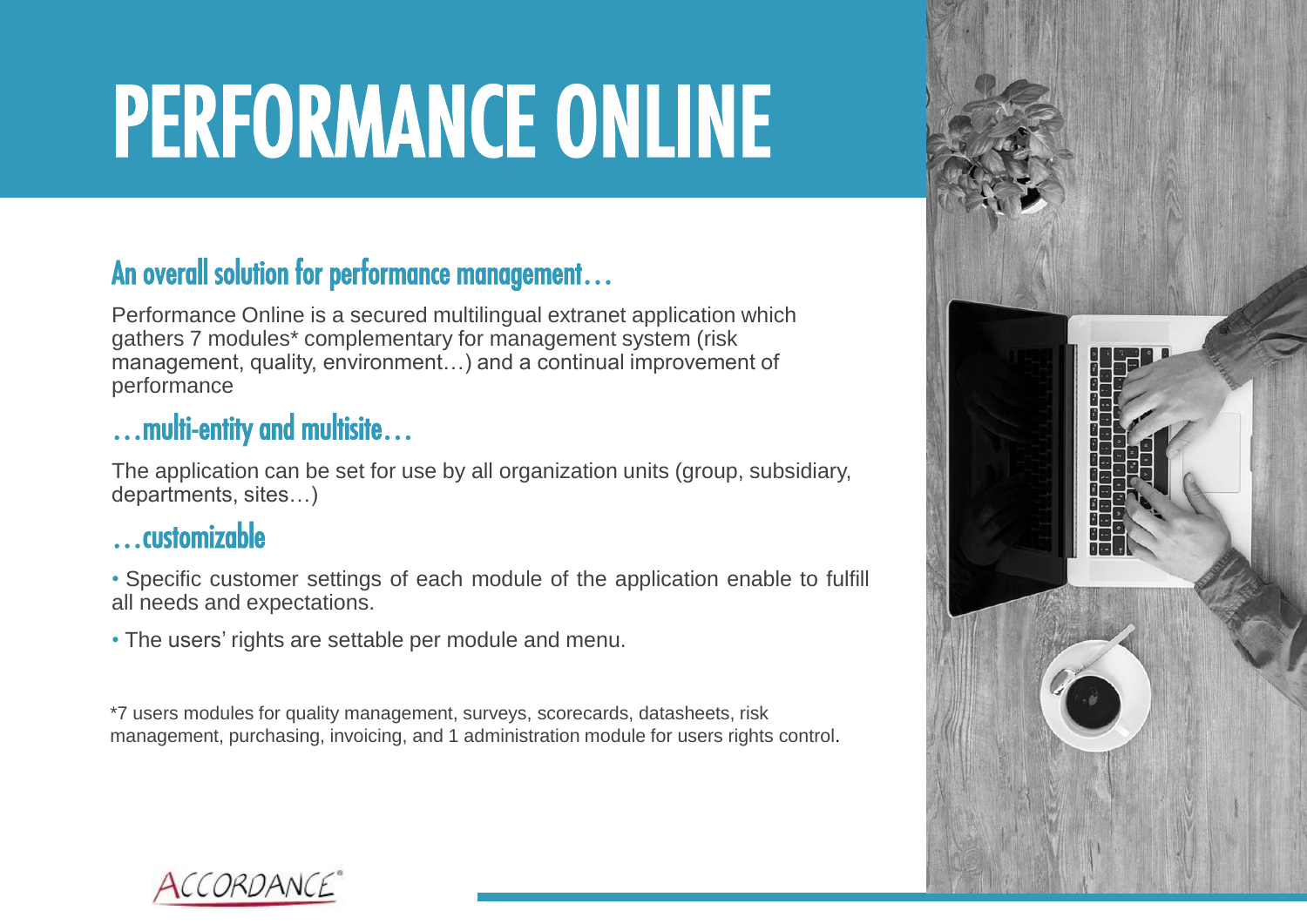### STRONG POINTS

#### **Performance Online is a software...**

COMPLETE**:** thanks to its 7 modules

CUSTOMIZABLE: a company settable tool

UNIQUE: only one tool to manage all company units. An administration menu enables to manage individual rights

TRANSVERSE: Interrelations between modules are organised in order to avoid redundancies and support decision

SECURE: high level security of data and transfer (rules for encrypted password composition and change, SSL certificate/https connection), and confidentiality management of each form and file

MULTILINGUAL: the application is fully set up in French and English language. Others are settable

SEVERAL STANDARDS COMPLIANT: one tool for all management system standards (e.g.

Quality, Safety, Environment)

SCALABLE: to fulfil customers needs, the software evolves continually with new functionalities in accordance with expectations, in particular through a customer community organisation. It takes into account standards evolution and best practices

INTUITIVE: easy use supported by permanently updated information (news, tricks) and online guides available from the application

READY FOR USE: quick customization and settings for an immediate implementation

SUPPORTED: the hotline service ensures an effective customer relationship for the use of functionalities and any intervention request



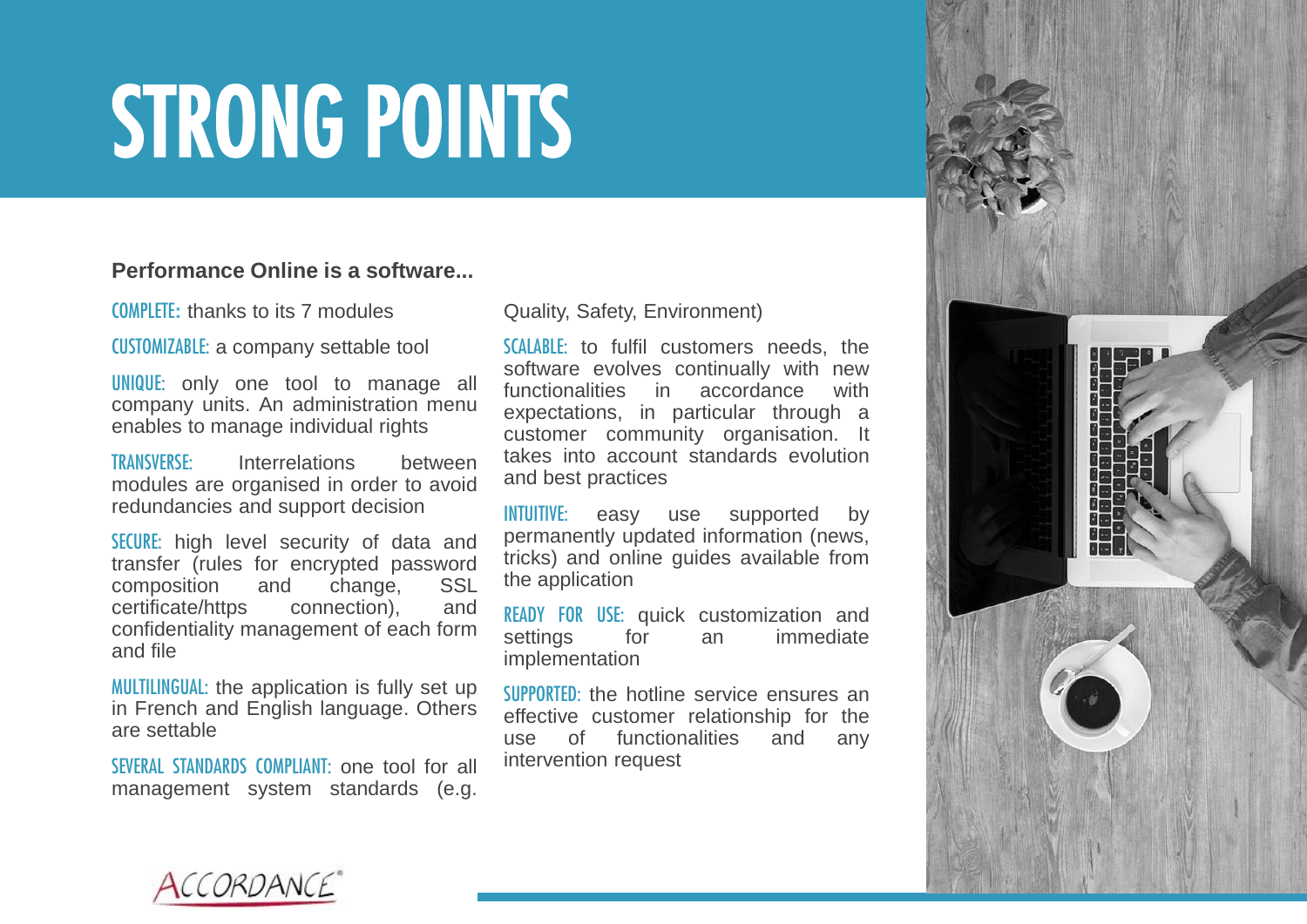### 7 COMPLEMENTARY MODULES

#### Quality management

To manage all the essential functions of quality, as well as Safety and Environment and data analysis in order to prepare Management Reviews.

#### **Surveys**

To collect information from internal or external customers and to analyse perceived quality.

#### **Scorecards**

To manage and issue performance information (data, indicators, objectives, tolerance threshold, strategic linkage), balanced scorecards, messaging.

#### DataSheet

To plan and follow-up activities (e.g. QSE plan, project management, business management, CRM, maintenance, hotline…)

#### Risk management

To manage the risks of the company (safety assessment, risk management plan, business continuity plan…)

#### **Purchasing**

To manage suppliers, their scoring, purchases, orders and their conformity.

#### **Invoicing**

Administrative and financial customer relationship management.



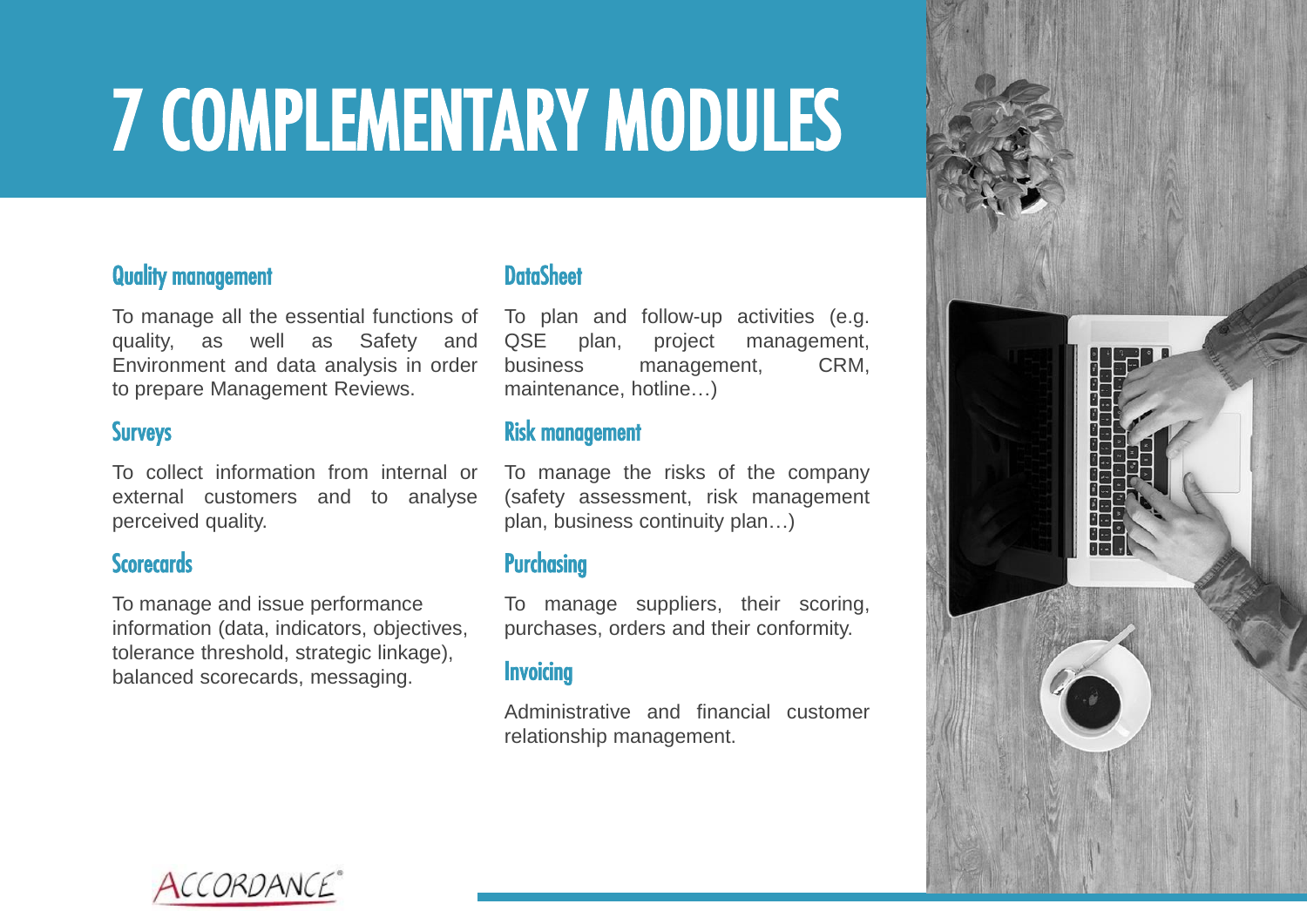### Quality Management

#### Improve quality control:

- manage documents, supports and records related to quality, safety and environment
- set internal or external audit standards (e.g. suppliers audits)
- set up audit check-lists
- fill in audit's documents (programs, plans, reports, check lists…)
- record, qualify and follow-up customer complaints
- manage supplier failure claims
- document quality events
- manage corrective and preventive actions…

- e-signature and confidentiality management
- workflow's functionalities allowing the temporary or final transfer of rights and a collaborative work
- document display and research by keywords, actors, standards and processes
- data upload
- reports and statistics from many available requests
- settings for each company database personalization
- interrelation with other modules (risk management, data sheet...)



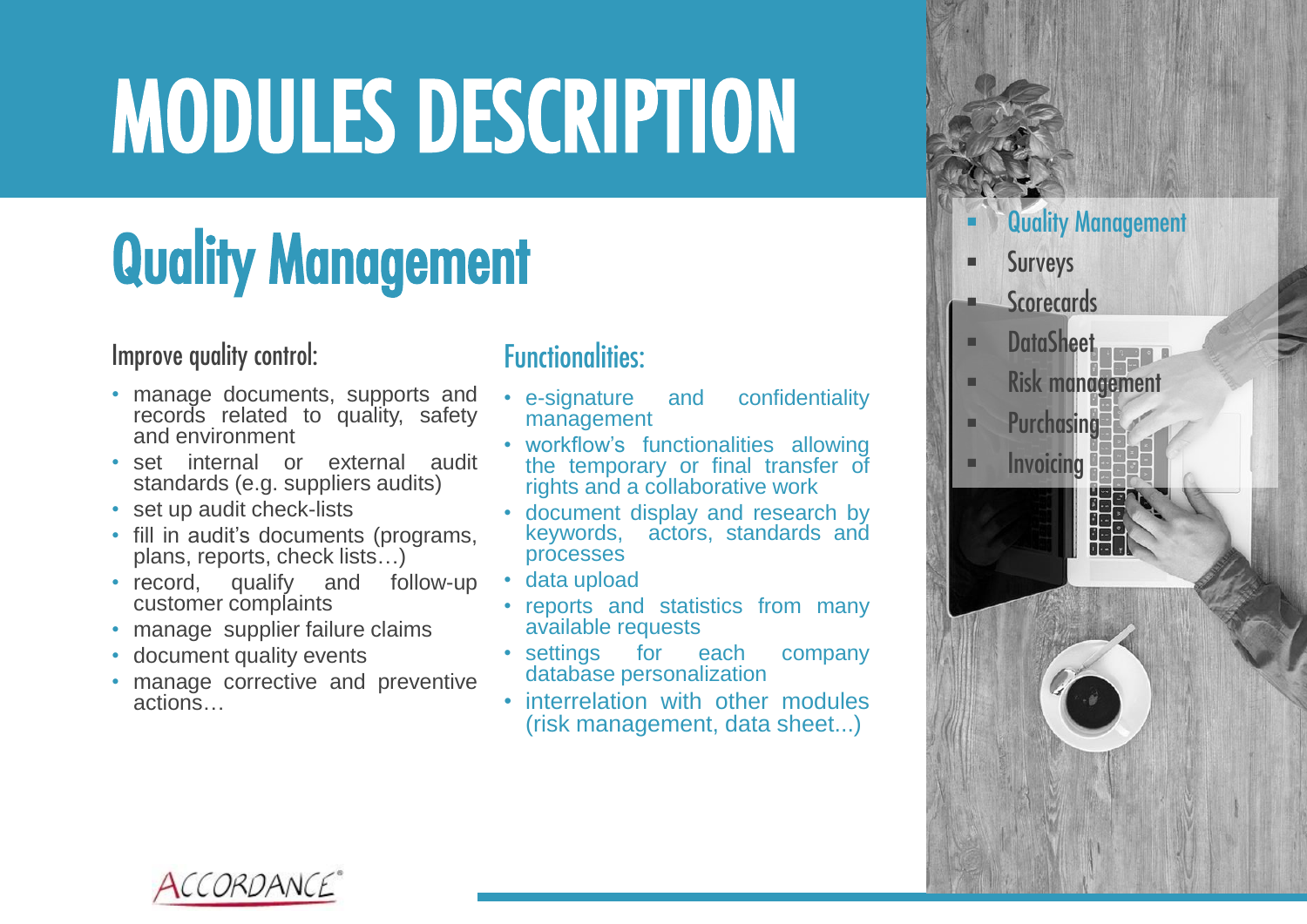### **Surveys**

#### Control the perceived quality:

(customers satisfaction, social climate survey, training evaluation, skills assessment, management barometer…)

- set and format questionnaires and solicitation/reminder messages
- set scorecards and assign to each one replies to various items
- launch or plan the launch of one or several solicitations
- plan reminders
- display tables of sendings and<br>remind people that have not remind people that have answered…

#### Functionalities:

- view and recover the activity statistics (statistics of sendings, replies, remindings)
- display replies and to complete them if necessary with information (follow-up, client feedback, actions decided…)
- edit, consult and download scorecards and associated graphs (follow-up of offered and perceived quality)…

Accordance can perform assistance in data analysis and interpretation of surveys results, quantitative and qualitative through a lexical analysis.



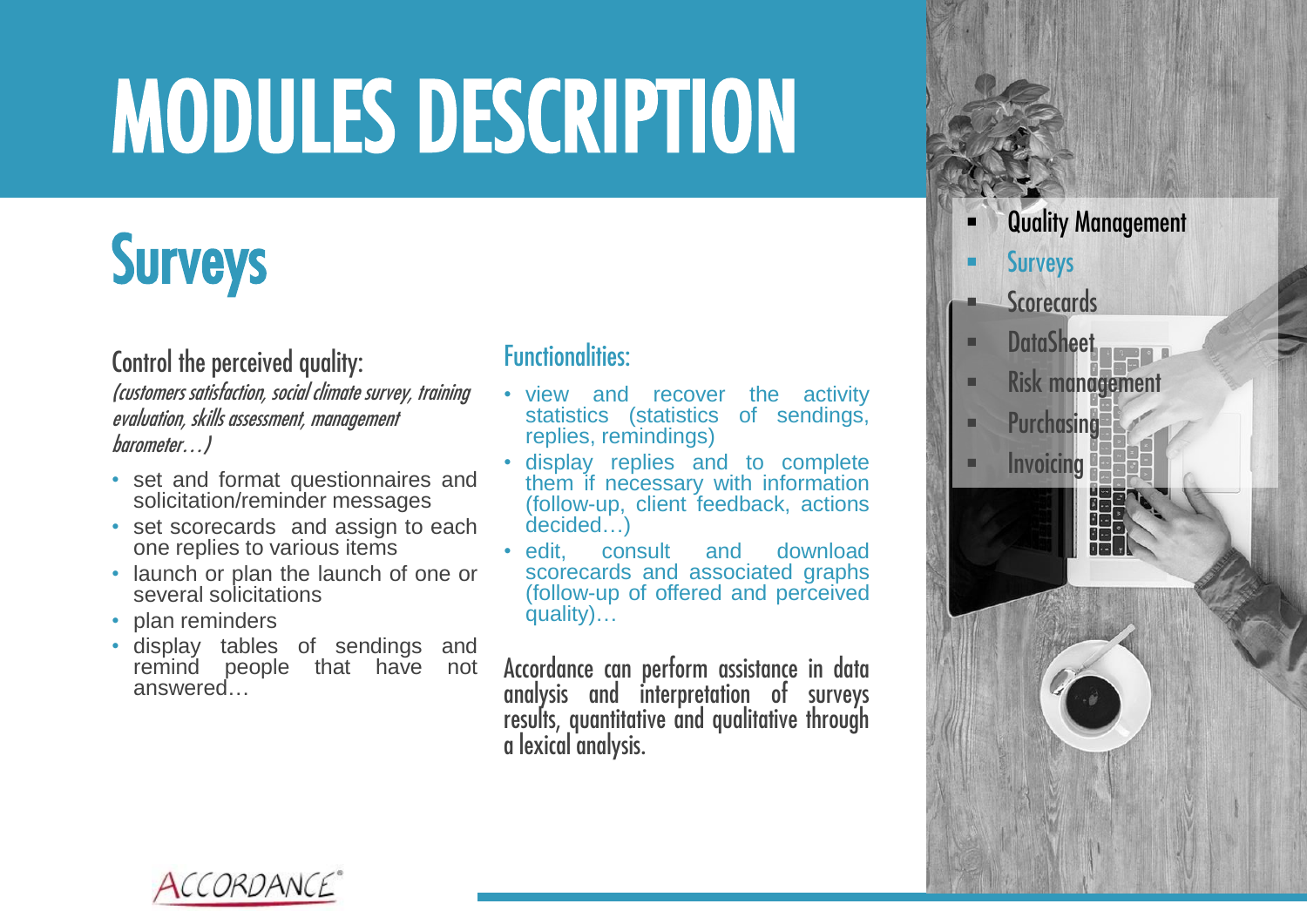### **Scorecards**

Follow-up the performance and the alignment of the organization:

- define data and their characteristics
- define menus used to enter or upload those data
- create indicators (ratios or key figures) and link them to strategic or political focus
- set Scorecards with those indicators
- allocate objectives and tolerance thresholds for each indicator…

- users rights management (creation, access, data entry or upload)
- query and issue of tables per criteria as well as associated graphs
- download of PDF version of tables and graphs
- consultation of basic data of each table
- download of scorecards and basic data
- comments attachment related to a scorecard and email to concerned people with a direct link to access the scorecard and reply…



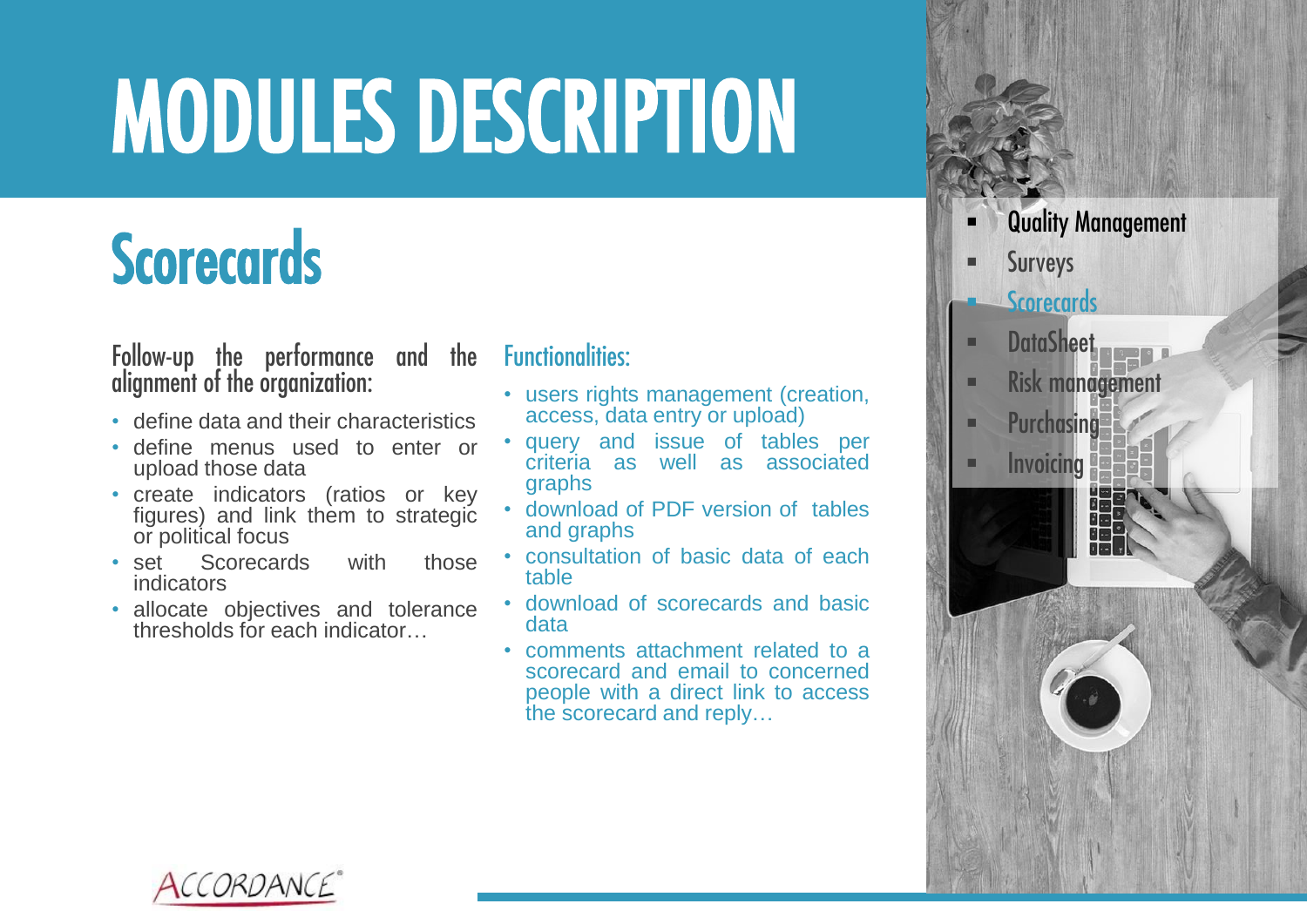### DataSheet - Project Management

#### Plan and follow-up internal activities:

- manage and follow-up projects
- manage sales or operational business (CRM, missions)
- plan (quality, security and<br>environment asset management environment asset programs)
- manage current operations (e.g. hotline, IT development, maintenance plan)

#### DataSheet is at the same time:

- an operational tool supporting the whole day-to-day business activity for<br>its planning. follow up and its planning, follow up documentation
- a management tool which facilitates<br>high value-added projects value-added management and a quick and reliable access to data…

- plan and control actions related to operational or support activities<br>(maintenance, customer requests,  $(maintenance, customer)$ hotline…)
- automatic calculation of work time per project and action
- attachment of files to a project or actions to ensure their effective documentation
- workflow between actors
- alerts and reminders by email for scheduled actions
- query tool and individual desk tray setting (e.g. to do list, delayed tasks)…



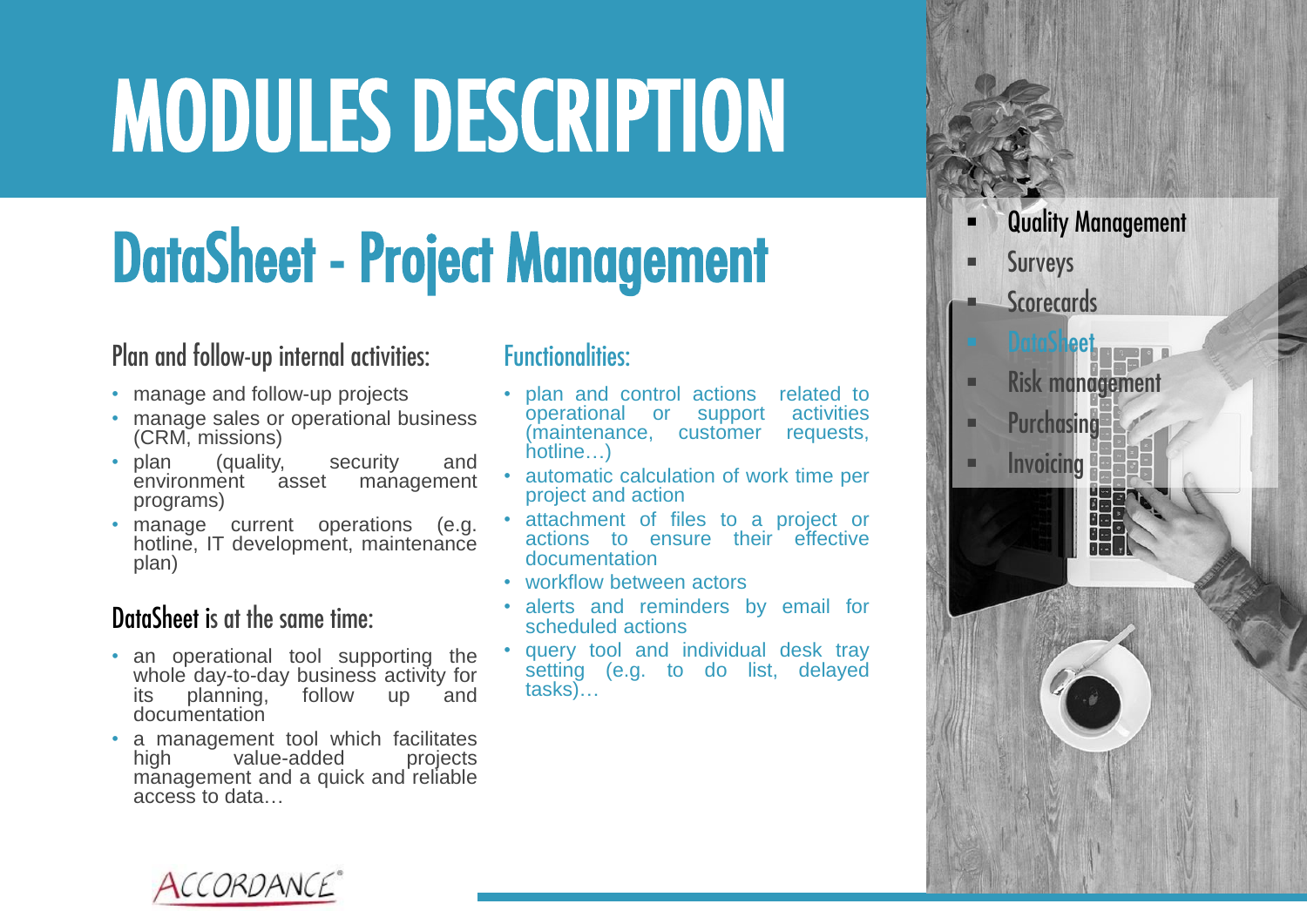### Risk Management

Map, evaluate and control the whole risks of the company:

(safety assessment, activities continuity plan, risks management plan, IT recovery plan…)

- create a risks directory
- evaluate risks criticality
- plan improvement actions
- manage activities continuity plan and risks management measures (training, test…)
- follow-up risks and preventive actions effectiveness
- analyse the effectiveness of preventive and protective barriers…

- display incidents statistics
- workflow between actors
- duplication of risk sheets
- history recording
- documentation, inventory and risks mapping
- weighing and scoring of risks
- documentation and communication of treatment actions (curative, corrective and preventive)
- design of Bow-Tie diagram…



![](_page_10_Picture_20.jpeg)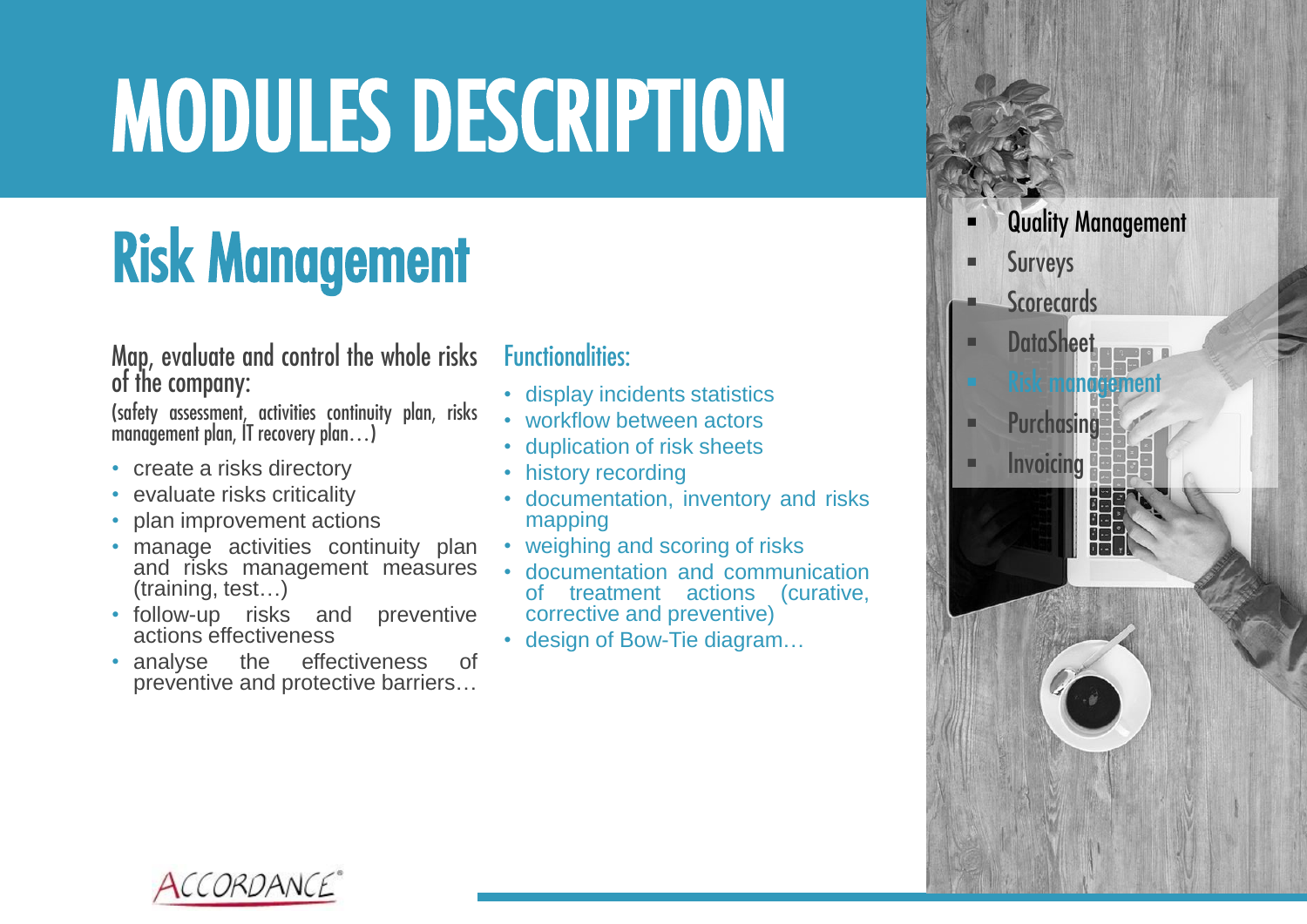### Purchasing

#### Manage suppliers and purchases:

- reference suppliers
- set and achieve the suppliers scoring in selection or evaluation steps
- follow-up the purchases and monitor their conformity
- edit purchase orders
- display conformity statistics by suppliers…

- setting of scoring criteria per evaluation type and per product/service family
- specification of criteria weights<br>according to various according products/services types
- internal and external communication of notations
- setting of orders conformity criteria
- issue of tables, reports and purchases statistics
- workflow between actors
- duplication of notation forms
- history recording...

![](_page_11_Picture_17.jpeg)

![](_page_11_Picture_18.jpeg)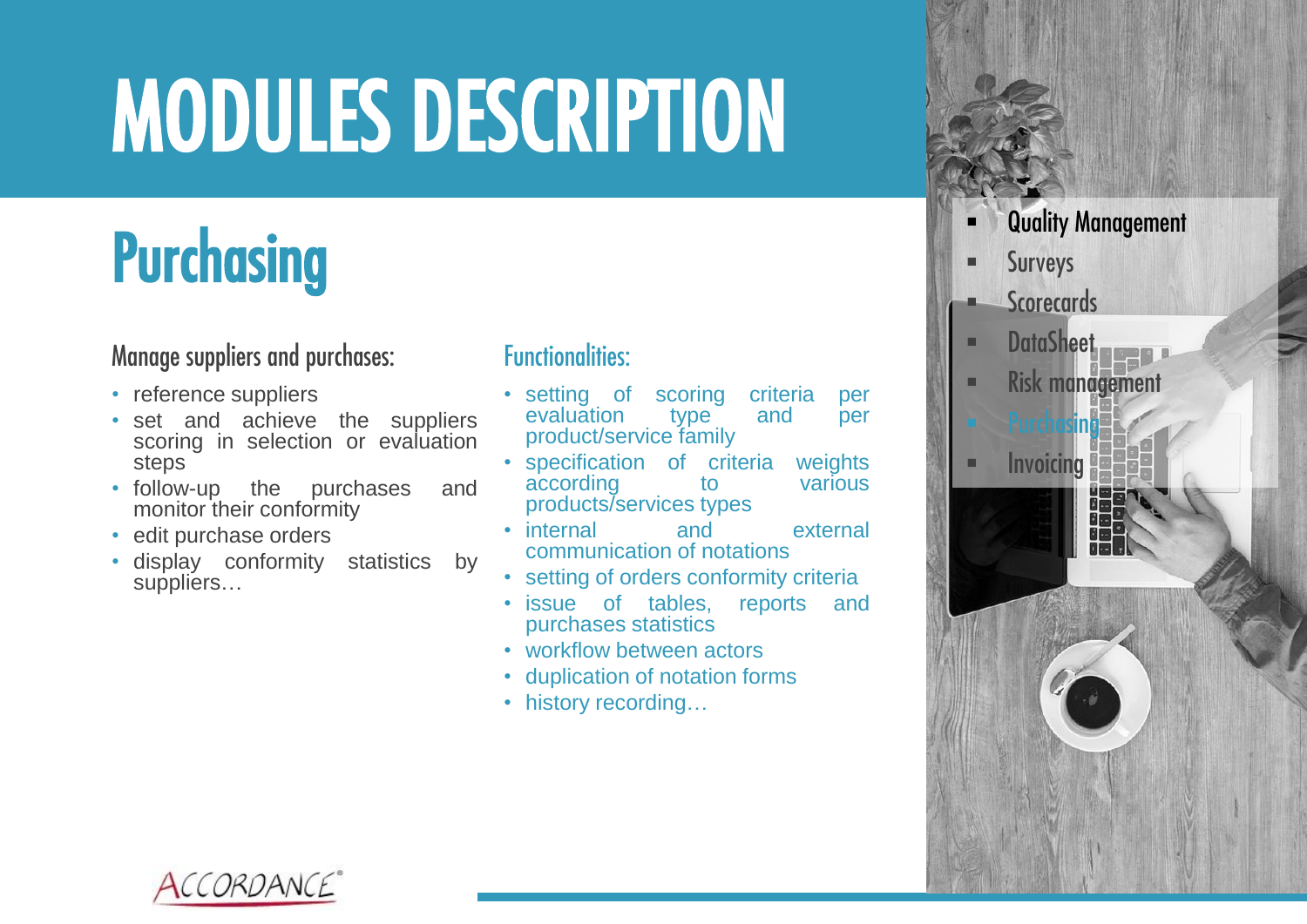### **Invoicing**

Manage financial relationship with Functionalities : customers:

- create a directory of customers
- edit, send and save quotes, invoices and credit notes
- attach files to customer records and financial documents
- dematerialize the invoicing process…

- creation and validation of documents (quotes, invoices and credit notes)
- communication of documents and attached files
- non changeable documents after validation
- data download to various formats in order to facilitate financial recording
- issue of tables, states and statistics
- workflows between actors
- duplication of documents
- history recording...

![](_page_12_Picture_16.jpeg)

![](_page_12_Picture_17.jpeg)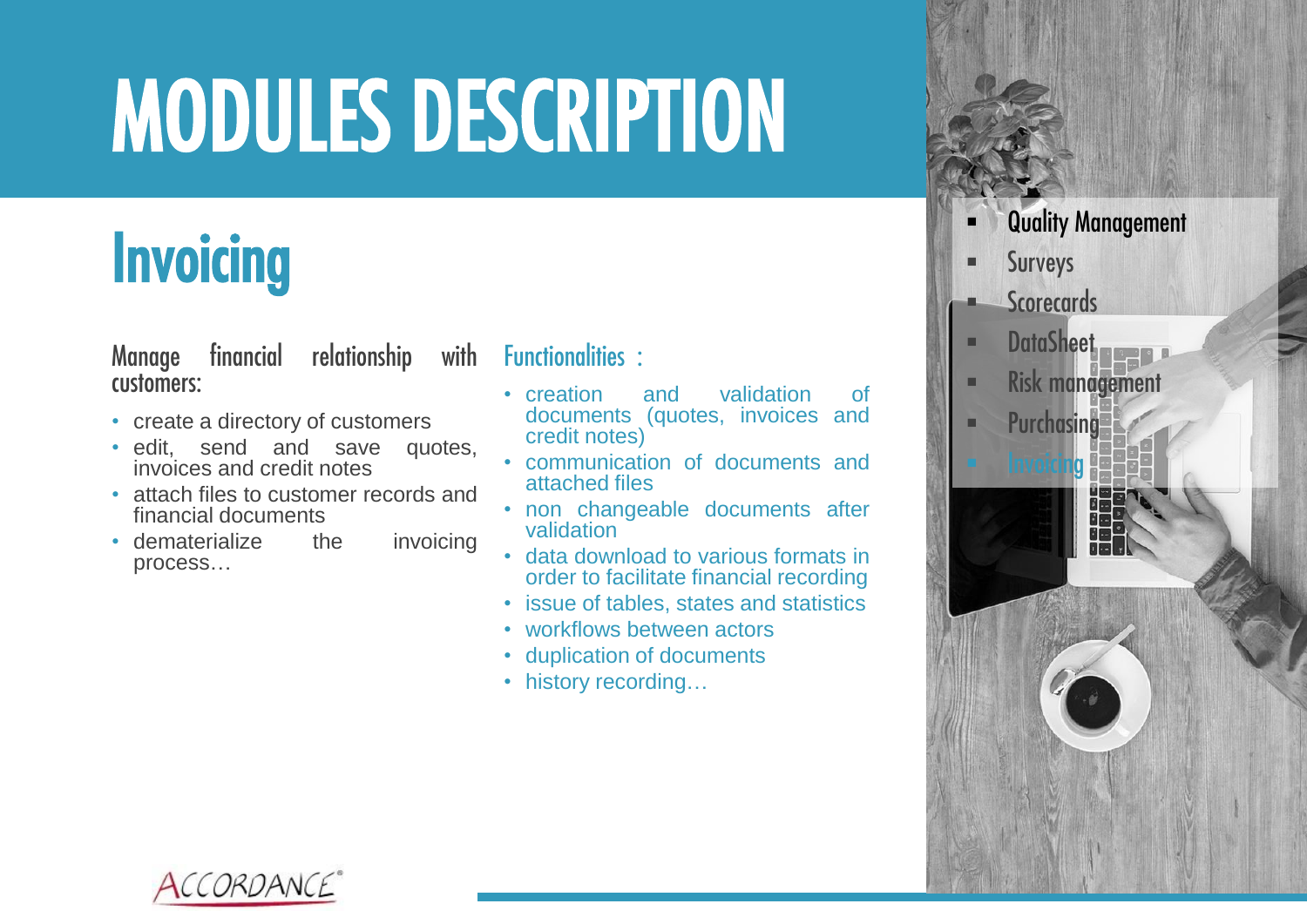## CLIENTS IMPROVEMENT CASES

#### **Performance Online, at the core of customers' successful challenges**

- **Air Corsica** (airlines) improves the management and prevention of operational risks with Bow-Tie analysis.
- **Greensolver** (operation of new energy sites) set up and certifies an integrated Quality Safety Environment and Asset Management system for the operation of all wind and solar sites.
- **Verspieren** (insurance) monitors the customer satisfaction client companies and beneficiaries persons of life insurance.
- **ASL Airlines France** (airlines) manages all of its regulatory and quality audits with the checklist function.
- **O'Sitoit** (solar energy) ensures the control of quality, environmental and safety risks.
- **KBE Energy** (installation and maintenance of solar panels) outsources the management of its integrated quality and environmental assurance system.
- **Dufay-Mandre** (landscape works and maintenance) improves the monitoring of his overall performance and his customer relationship.
- **COHOR** (coordination of airports in France) makes Performance On Line the central support of its certified ISO9001 Quality Management System.
- **ASL Airlines - Group IT Department** manages information security risks and its ITILV3 management system.
- **Innoé** (recruitment agency) assesses the quality perceived by customers and applicants and the conformity of its services.
- **Branchet** (insurance) manages risks to comply with the Solvency 2 European Directive.

![](_page_13_Picture_13.jpeg)

![](_page_13_Picture_14.jpeg)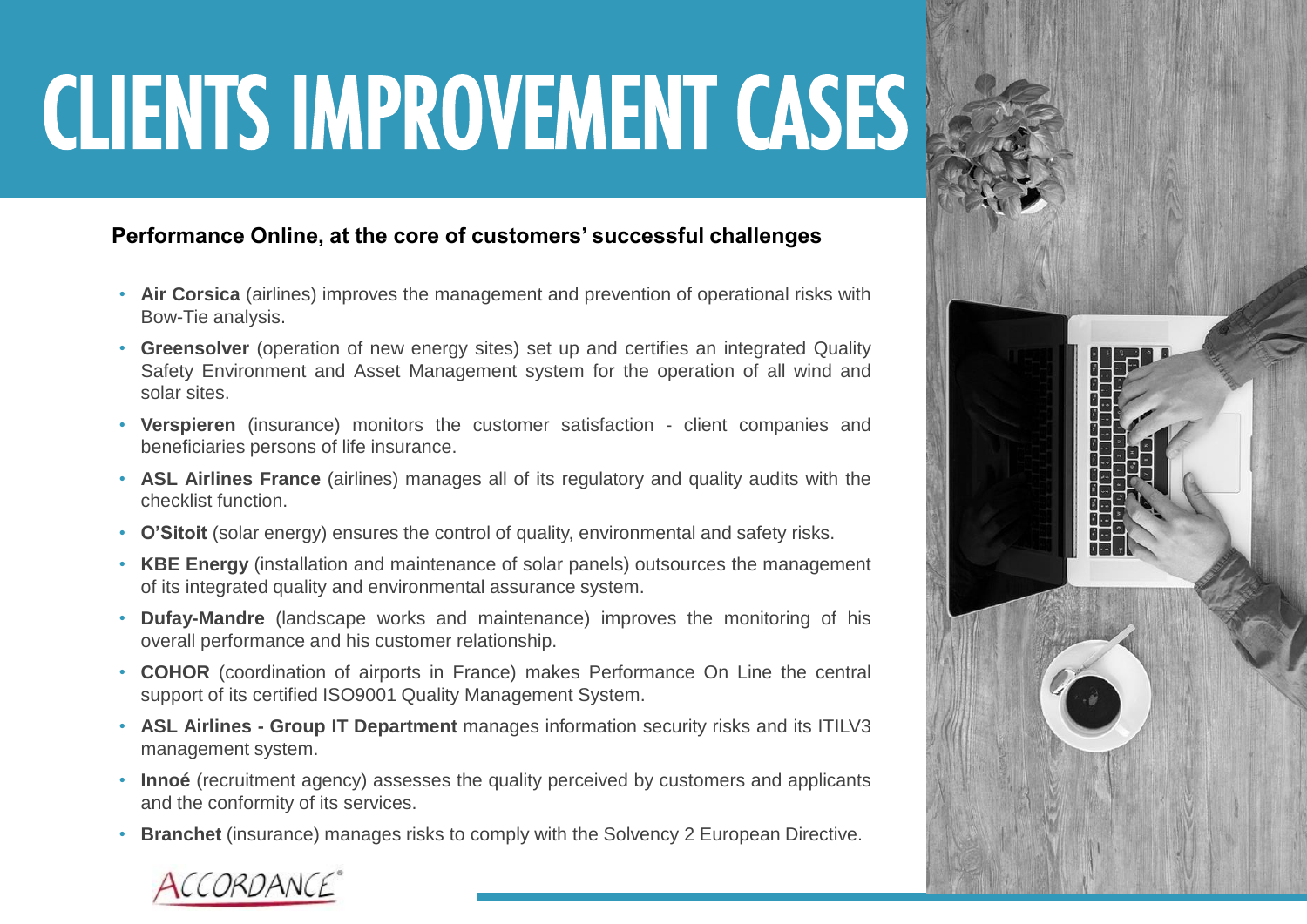![](_page_14_Picture_0.jpeg)

![](_page_14_Picture_1.jpeg)

![](_page_14_Picture_2.jpeg)

![](_page_14_Picture_3.jpeg)

![](_page_14_Picture_4.jpeg)

![](_page_14_Picture_5.jpeg)

![](_page_14_Picture_6.jpeg)

![](_page_14_Picture_7.jpeg)

![](_page_14_Picture_8.jpeg)

![](_page_14_Picture_9.jpeg)

![](_page_14_Picture_10.jpeg)